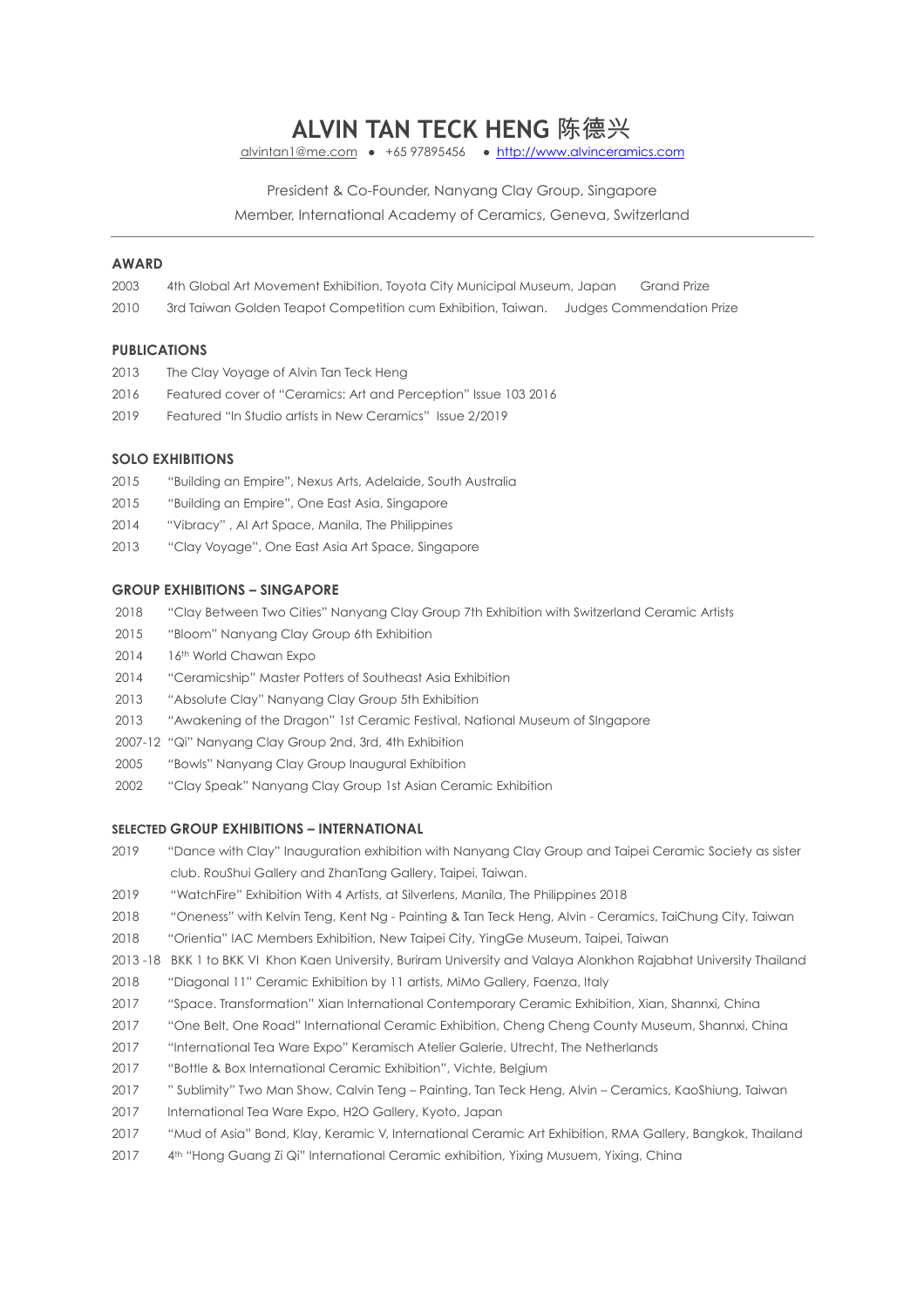- 2016 4th South East Asia Pottery Festival (SEAPOT IV) "Tree of Life", Ayala Museum, The Philippines
- 2016 Kaoshiung Talee International Ceramic Expo, Talee Mall, Kaoshiung, Taiwan
- 2016 20th World Chawan Expo, National Taiwan Craft Research Institute, Miaoli, Taiwan
- 2016 "Free and Unfettered Wondering", International Ceramic Exhibition by 12 Artists, Rou Shui Gallery, Taipei, Taiwan
- 2016 6th International Ceramic Symposium and Exhibition, Sfax City Hall, Sfax, Tunisia
- 2016 "Espresso and Cappuccino Cups", Castellamonte, Italy
- 2015 "Tropical Blaze Amihan", International Ceramic Exhibition, stArt Gallery, Manila, The Philippines
- 2015 International Macsabal Wood Fire Symposium & Exhibition, Imperial Ancestor Temple, Forbidden City, Beijing, China
- 2015 "Messages of Clay" Masters Exhibition, Ceramic and Photographic Expo, Vichte, Belgium
- 2015 17<sup>th</sup> World Chawan Expo, Hemiksen, Belgium
- 2015 "Whispers of Tea" 15 International Ceramic Masters Exhibition. Oostende, Belgium
- 2014 "Bangkok Clay Connection" International Ceramic Exhibition, HOF Art Gallery, Bangkok, Thailand
- 2014 " Whispers of Tea" 5 Ceramic Masters from The East and West, Keramisch Atelier Galerie, Utrecht, The Netherlands
- 2014 "For Tea, By Fire" International Masters High Fire Ceramic Exhibition, North Miaoli Cultural Centre, Miaoli, Taiwan
- 2014 3rd South EastAsian Ceramic Exhibition "Earth and Fire", Vulcan Gallery, Workhouse, Virginia, USA
- 2014 Nami Island International Pottery Festival, South Korea
- 2013 International Mascabal Wood Fire Symposium & Exhibition, Zibo, China
- 2013 Contemporary Ceramic Gallery, San Yi, Taiwan
- 2013 Inaugural Ceramic Exhibition with Tai Chung Pottery Club & Nanyang Clay Group, Tai Chung, Taiwan
- 2013 International Ceramic Exhibition, Qi Lu Technology University, Shandong, China
- 2013 Clay Push Festival, Southeast Asia Contemporary Ceramic Exhibition, Gulgong, Australia
- 2013 Clay Unity: Celebrating the Diversity of South East Asia, SEAPOT II, Dao Art Space, Xian, China
- 2013 Clay Unity: Celebrating the Diversity of South East Asia, SEAPOT II, Flicam Ceramic Museum, Fuping, China
- 2011 3rd Taiwan Golden Teapot Exhibition Cum Competition, Yingge Pottery Museum, Taiwan
- 2009 "The Ring of Fire" 1st S.E.A. Contemporary Pottery Exhibition, Ayala Museum, The Philippines
- 2004 5th G.A.M. Exhibition, Toyota City Municipal Museum, Japan
- 2003 4<sup>th</sup> G.A.M. Exhibition, Toyota City Municipal Museum, Japan

## **GRANT AWARDED**

- 2015 South Australia Government Art Fund For " Building An Empire", 4th Solo Show in Nexus Art, Adelaide,South Australia
- 2015 National Art Council of Singapore For " Building An Empire", 3rd Solo Show in One East Asia Art Space, Singapore
- 2013 National Art Council of Singapore For Publishing Art Book "Clay Voyage", Singapore
- 2013 National Art Council of Singapore For "Clay Voyage", Solo Show in One East Asia Art Space, SIngapore
- 2013 National Art Council of Singapore For Lecture and Demo"Usapang Luad I" University Of Philippines, Philippines
- 2013 National Art Council of Singapore For Exhibition,Presentation and Demo "Clay Push", Gulgong, Australia
- 2003 Lee Foundation For Exhibition cum Competition in Toyota City Municipal Museum, Toyota City, Japan